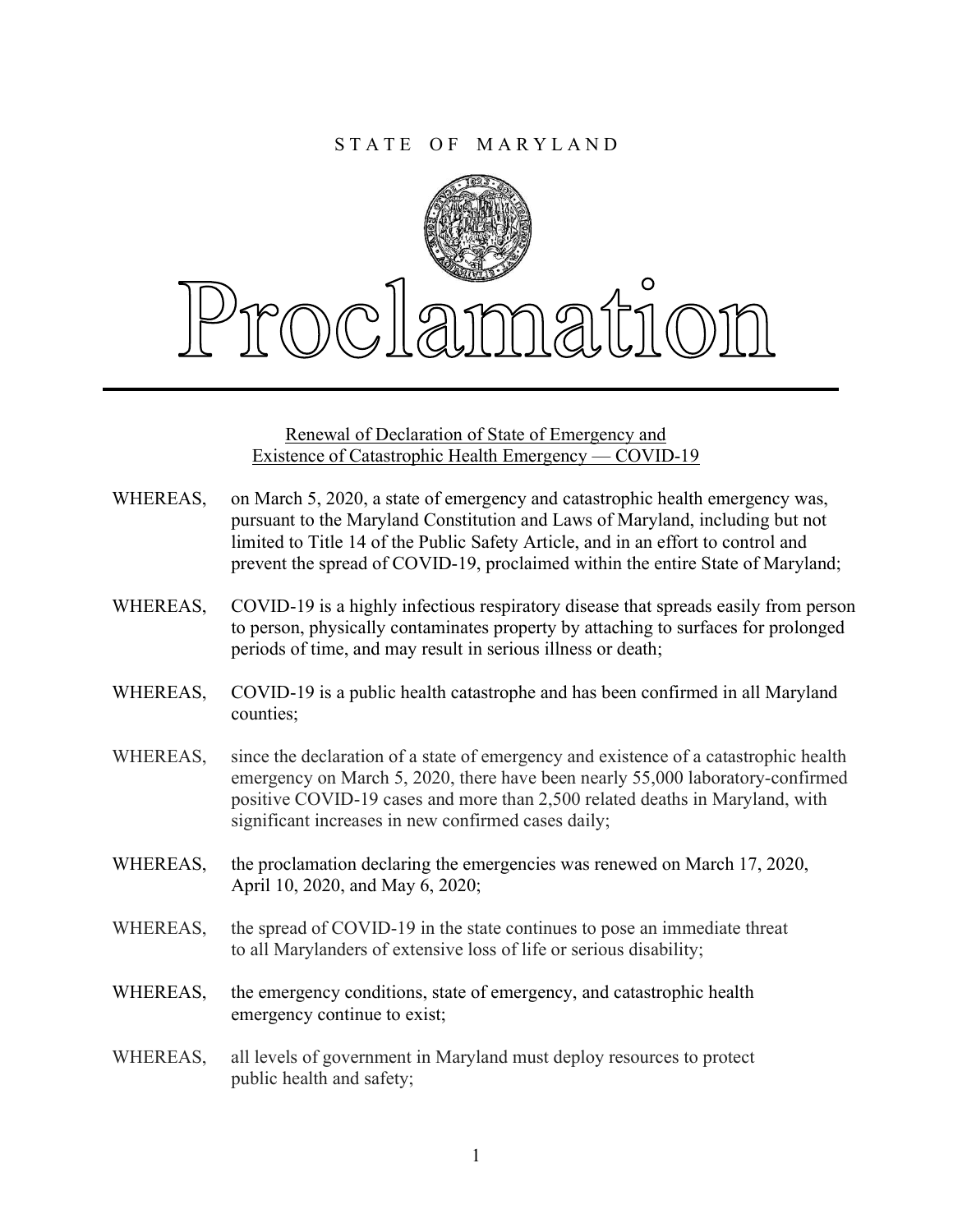- WHEREAS, continued emergency response by the State is needed to progress through the Maryland Strong: Roadmap for Recovery, including expanding COVID-19 testing capacity, maintaining adequate patient surge capacity, supplying sufficient personal protective equipment, and executing a robust contact-tracing operation;
- WHEREAS, to reduce the spread of COVID-19, the U.S. Centers for Disease Control and Prevention and the Maryland Department of Health recommend social distancing and avoiding gatherings;
- WHEREAS, the currently known and available scientific evidence and best practices support limitations on gatherings and social distancing to prevent exposures and transmissions;
- WHEREAS, to reduce the threat to human health caused by transmission of the novel coronavirus in Maryland, and to protect and save lives, it is necessary and reasonable that individuals in the state refrain from congregating;
- WHEREAS, the ordinary conduct of the State's canvassing of ballots and observation of each part of the canvass for the June 2, 2020, primary election would, during the state of emergency and catastrophic health emergency, hinder social distancing, enable the transmission of the novel coronavirus, and pose risks to public health, welfare, and safety;
- WHEREAS, the canvass of ballots and observation of each part of the canvass must be secure and safe; and
- WHEREAS, COVID-19, the state of emergency and the catastrophic health emergency, and the State's emergency actions in response have impaired the ability of governmental officials, employees, and volunteers to conduct the canvass of ballots and observation of each part of the canvass in accordance with the existing statutory and legal systems and procedures;
- NOW, THEREFORE, I, LAWRENCE J. HOGAN, JR., GOVERNOR OF THE STATE OF MARYLAND, BY VIRTUE OF THE AUTHORITY VESTED IN ME BY THE MARYLAND CONSTITUTION AND THE LAWS OF MARYLAND, INCLUDING BUT NOT LIMITED TO TITLE 14 OF THE PUBLIC SAFETY ARTICLE AND TITLE 8 OF THE ELECTION LAW ARTICLE, AND IN AN EFFORT TO CONTROL AND PREVENT THE SPREAD OF COVID-19 WITHIN THE STATE, HEREBY DECLARE THAT A STATE OF EMERGENCY AND CATASTROPHIC HEALTH EMERGENCY CONTINUES TO EXIST WITHIN THE ENTIRE STATE OF MARYLAND, RENEW THE MARCH 5, 2020, PROCLAMATION, AND FURTHER PROVIDE AND ORDER, EFFECTIVE IMMEDIATELY: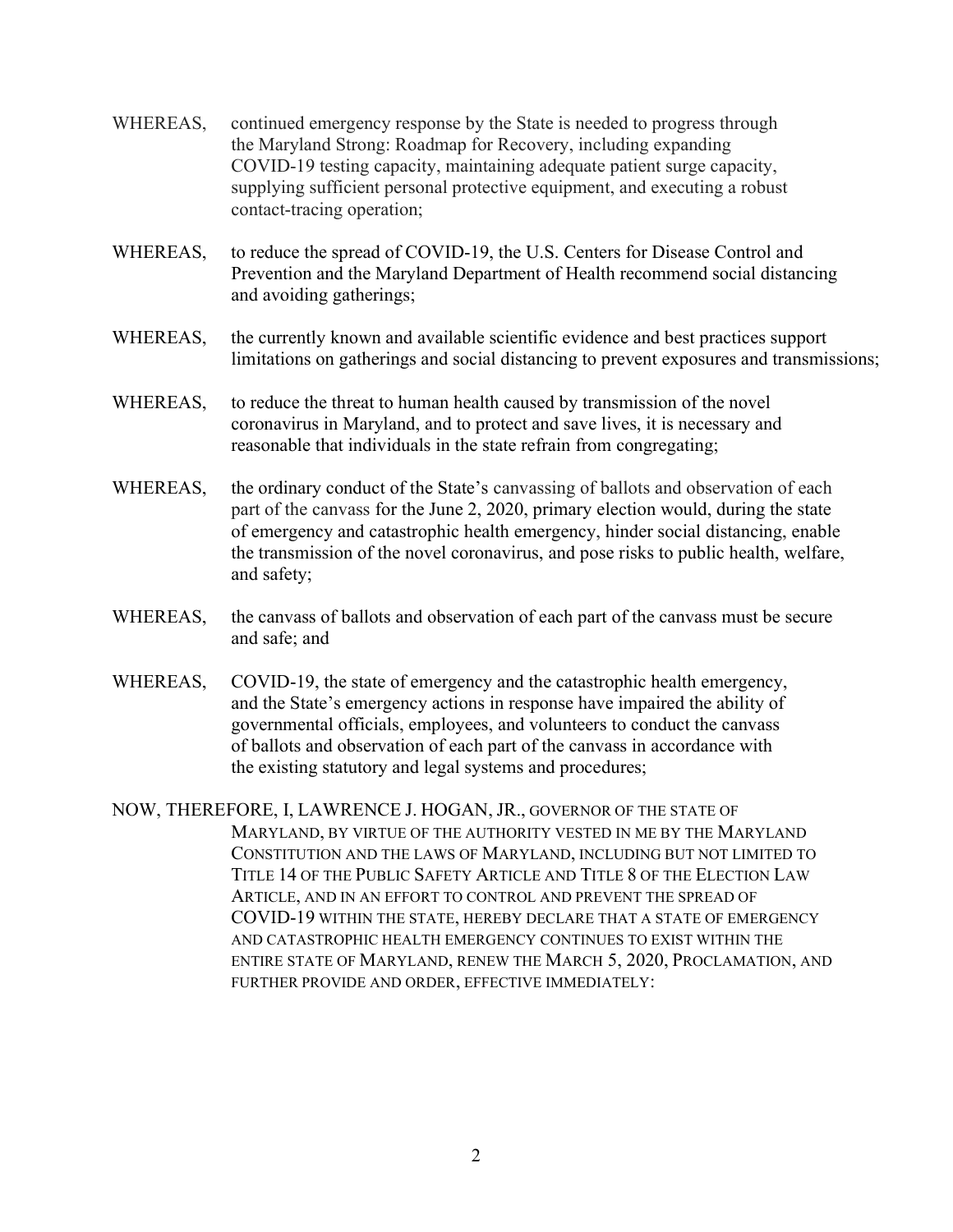## I. Primary Election of June 2, 2020

## A. Definitions.

- i. "COVID-19 Guidance" means the applicable COVID-19 guidance published by the U.S. Centers for Disease Control and Prevention and the Maryland Department of Health.
- ii. "Primary Election" means the primary election of April 28, 2020, postponed to June 2, 2020, in all of the State.
- iii. "State Board" means the State Board of Elections.
- B. The COVID-19 Guidance shall be complied with to the maximum extent practicable for all aspects of the Primary Election, including the canvassing of ballots and observation of each part of the canvass.
- C. The Primary Election shall minimize injury and damage from the COVID-19 public health catastrophe, and save lives, while, to the fullest extent possible given the interference in the electoral process from the state of emergency and catastrophic health emergency, inspire public confidence and trust in the conduct of the Primary Election by reasonably assuring under the circumstances that:
	- i. all persons served by the election system are treated fairly and equitably;
	- ii. all qualified persons may register to vote and that those who are not qualified do not vote;
	- iii. those who administer elections are well-trained, that they serve both those who vote and those who seek votes, and that they put the public interest ahead of partisan interests;
	- iv. full information on elections is provided to the public, including disclosure of campaign receipts and expenditures;
	- v. citizen convenience is emphasized as is feasible and does not endanger the public health, welfare, or safety;
	- vi. security and integrity are maintained in the casting of ballots, canvass of votes, and reporting of election results;
	- vii. the prevention of fraud and corruption is diligently pursued; and
	- viii. any offenses that occur are prosecuted.